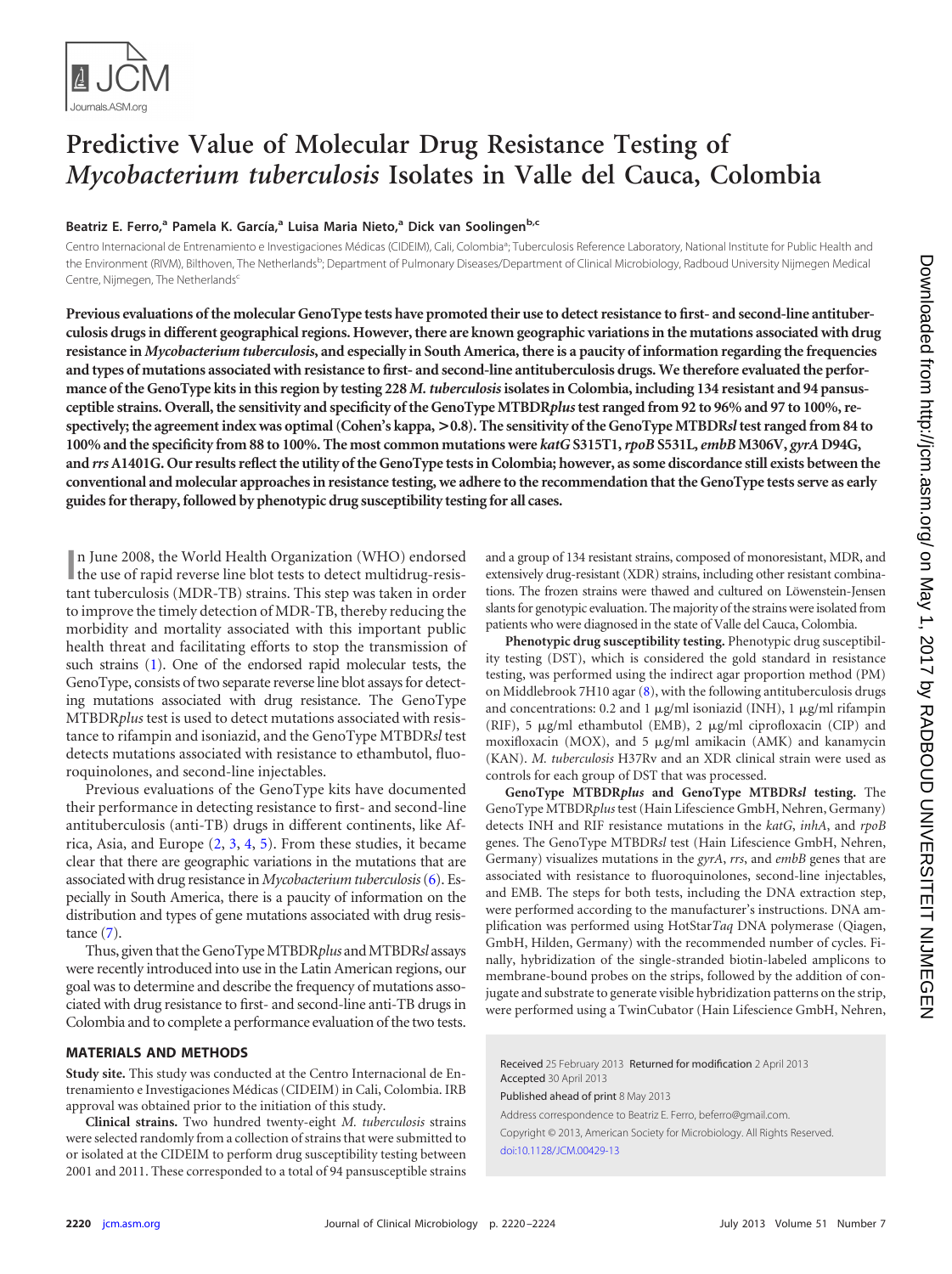| Results of the<br>MTBDRplus result<br>proportion method<br>Isoniazid (inhA and<br>katG) |              | Specificity <sup>a</sup><br>Sensitivity <sup>a</sup><br>$100(95.9 - 100)$<br>94.7 (89.46–97.41) |                     | $PPV^{a,b}$         | $NPV^{a,c}$         | Cohen's<br>kappa <sup>a</sup> |
|-----------------------------------------------------------------------------------------|--------------|-------------------------------------------------------------------------------------------------|---------------------|---------------------|---------------------|-------------------------------|
|                                                                                         |              |                                                                                                 | $100(97.02 - 100)$  | 92.78 (85.85-96.46) | $0.935(0.80-1)$     |                               |
| Resistant                                                                               | Susceptible  |                                                                                                 |                     |                     |                     |                               |
| 125                                                                                     | $\mathbf{0}$ |                                                                                                 |                     |                     |                     |                               |
| 7                                                                                       | 90           |                                                                                                 |                     |                     |                     |                               |
| Rifampin (rpoB)                                                                         |              | 95.97 (90.91-98.27)                                                                             | 97.94 (92.79–99.43) | 98.35 (94.17-99.55) | 95 (88.82-97.85)    | $0.936(0.80-1)$               |
| Resistant                                                                               | Susceptible  |                                                                                                 |                     |                     |                     |                               |
| 119                                                                                     | 2            |                                                                                                 |                     |                     |                     |                               |
| 5                                                                                       | 95           |                                                                                                 |                     |                     |                     |                               |
| $MDR$ status <sup>d</sup>                                                               |              | $92.68(86.68-96.1)$                                                                             | 97.96 (92.86-99.44) | 98.28 (93.93-99.53) | 91.43 (84.51–95.43) | $0.899(0.76-1)$               |
| <b>MDR</b>                                                                              | Non-MDR      |                                                                                                 |                     |                     |                     |                               |
| 114                                                                                     | 2            |                                                                                                 |                     |                     |                     |                               |
| 9                                                                                       | 96           |                                                                                                 |                     |                     |                     |                               |
|                                                                                         |              |                                                                                                 |                     |                     |                     |                               |

<span id="page-1-0"></span>**TABLE 1** GenoType MTBDR*plus* performance with first-line antituberculosis drugs

Data are reported as % (95% CI).

*<sup>b</sup>* PPV, positive predictive value.

*<sup>c</sup>* NPV, negative predictive value.

*<sup>d</sup>* MDR, multidrug-resistant.

Germany). Strips were allowed to dry and were interpreted according to the guide included in the kit. For each gene, the test evaluates the presence of wild-type (WT) and/or mutant (MUT) sequences.

**Statistical analysis.** Laboratory data were processed and analyzed using SPSS version 20.0 statistical software (SPSS Inc., Chicago, IL). Sensitivity, specificity, negative and positive predictive values, and concordance were calculated applying the Web-based open-source program OpenEpi, using a 95% confidence interval.

## **RESULTS**

**Performance of the GenoType MTBDR***plus* **kit.** GenoType MTBDR*plus* correctly identified INH resistance in 125/132 strains, RIF resistance in 119/124 strains, and MDR-TB in 114/123 of the tested strains [\(Table 1\)](#page-1-0). The test yielded 7 false-negative results in INH-resistant strains; all 7 only revealed hybridization to WT probes and showed no mutations on the resistance probes. No false positives were found in this test. Most mutations (122/ 125) associated with resistance to INH were observed in the *katG* gene. Only 6% (8/125) of the INH-resistant strains revealed mutations in the *inhA* gene. Moreover, 6 out of those 8 strains also had an additional mutation in the *katG* gene, and thus, only two strains had mutations exclusively in the *inhA* gene. The WT probes for *inhA* were absent for one additional strain without hybridization in the other MUT bands; this strain was also classified as INH resistant.

Regarding the identification of RIF resistance, the test detected five false negatives, and all of them presented a WT pattern. Two false-positive molecular detections of RIF resistance came to light; one of them was classified as resistant because of the absence of a WT7 band yet no MUT bands, and the other strain had a MUT2B (H526D) band. Overall, the test had good performance in the detection of resistance to both INH and RIF and hence the detection of MDR strains, with a sensitivity and specificity of >92% and 96%, respectively. The concordance between the phenotypic and molecular analyses amounted to nearly 0.90.

**GenoType MTBDR***sl* **performance.** The GenoType MTBDR*sl* test correctly detected 66/78 strains that were resistant to EMB, 15/17 to CIP, 3/3 to MOX, 27/29 to AMK, and 4/4 to KAN [\(Table](#page-2-0) [2\)](#page-2-0). For EMB, the molecular test detected 12 false negatives, all of which exclusively revealed WT bands and an absence of mutations. In addition, two false-positive strains associated with the *embB* gene were detected; these were classified as resistant since they showed the mutations MUT1A-M306I and MUT1B-M306V. Similarly, two false-negative results in the detection of CIP resistance were observed, which were associated with an absence of mutations in the *gyrA* gene, showing only WT bands.

Although eight strains were found to have a false-positive result to MOX, this observation should not be seen as a completely negative feature of the test, as 7/8 of these strains were resistant to CIP. Considering the current critical concentration for MOX, the concordance of the test to detect resistance to MOX should be given more consideration. Nevertheless, it remains important to know whether the causative bacteria of MDR-TB and XDR-TB are still susceptible to at least one fluoroquinolone.

For second-line injectables, only two false-positive results were detected for AMK, and there were no discordances for KAN. Therefore, overall, the GenoType MTBDR*sl* test had good performance in detecting resistance against EMB, fluoroquinolones, and second-line injectables, with variable, but high, sensitivities and specificities (between 84% and 100% and 88% and 100%, respectively) and variable concordance (between 0.4 and 1).

**Frequency of mutations.** The most frequent mutations detected by the GenoType MTBDR*plus* and MTDR*sl* tests are shown in [Table 3.](#page-2-1) Several less-common mutations were also found: for  $rpoB$ , H526Y ( $n = 11$ ; 9%), D516V ( $n = 9$ ; 8%), and H526D ( $n =$ 5; 4%), and for *katG* and *inhA*, S315T2 ( $n = 12$ ; 10%) and T8C ( $n = 2$ ; 2%). Additionally, the D94A (20%;  $n = 3$ ), D94N/Y (13%;  $n = 2$ ), and A90V ( $n = 2$ ; 13%) mutations were observed for *gyrA*,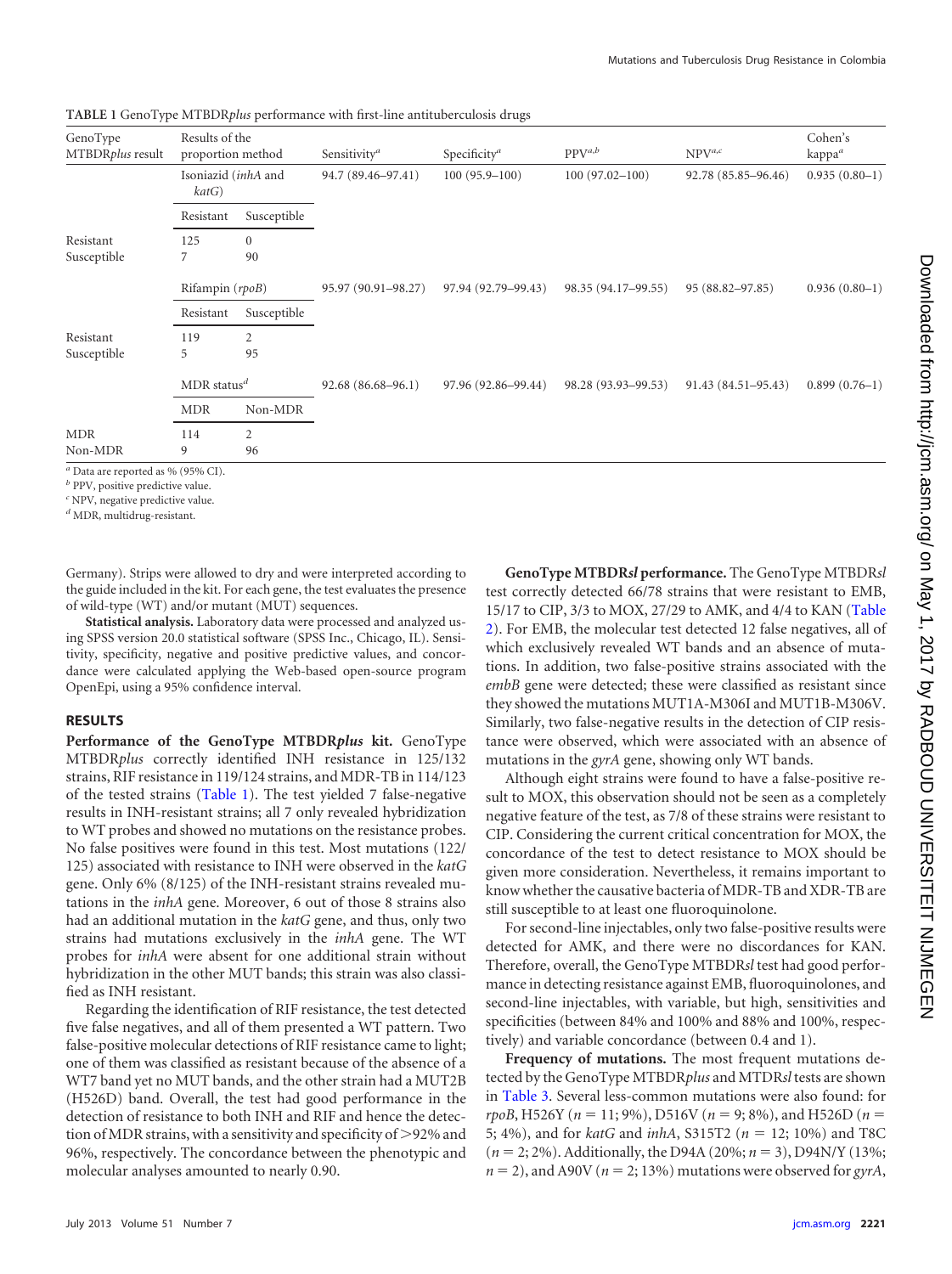$G_{\text{max}}$  T<sub>rans</sub>

| Geno I ype<br>MTBDRsl result | Proportion method<br>results |                | Sensitivity <sup>a</sup> | Specificity <sup>a</sup> | $PPV^{a,b}$         | $NPV^{a,c}$         | Cohen's kappa <sup>a</sup> |
|------------------------------|------------------------------|----------------|--------------------------|--------------------------|---------------------|---------------------|----------------------------|
|                              | Ethambutol (embB)            |                | 84.62 (75.01-90.97)      | 97.1 (90.03-99.2)        | 97.06 (89.9-99.19)  | 84.81 (75.3-91.09)  | $0.810(0.65 - 0.97)$       |
|                              | Resistant                    | Susceptible    |                          |                          |                     |                     |                            |
| Resistant                    | 66                           | $\overline{2}$ |                          |                          |                     |                     |                            |
| Susceptible                  | 12                           | 67             |                          |                          |                     |                     |                            |
|                              | Ciprofloxacin $(gyrA)$       |                | 88.24 (65.66-96.71)      | $100(96.87-100)$         | $100(79.61 - 100)$  | 98.35 (94.17-99.55) | $0.929(0.76-1)$            |
|                              | Resistant                    | Susceptible    |                          |                          |                     |                     |                            |
| Resistant                    | 15                           | $\mathbf{0}$   |                          |                          |                     |                     |                            |
| Susceptible                  | $\overline{2}$               | 119            |                          |                          |                     |                     |                            |
|                              | Moxifloxacin (gyrA)          |                | $100(43.85 - 100)$       | 88.57 (79.04-94.09)      | 27.27 (9.746-56.57) | $100(94.17-100)$    | $0.389(0.20 - 0.57)$       |
|                              | Resistant                    | Susceptible    |                          |                          |                     |                     |                            |
| Resistant                    | 3                            | 8 <sup>d</sup> |                          |                          |                     |                     |                            |
| Susceptible                  | $\boldsymbol{0}$             | 62             |                          |                          |                     |                     |                            |
|                              | Amikacin (rrs)               |                | 93.1 (78.04-98.09)       | $100(96.37-100)$         | $100(87.54 - 100)$  | 98.08 (93.26-99.47) | $0.955(0.78-1)$            |
|                              | Resistant                    | Susceptible    |                          |                          |                     |                     |                            |
| Resistant                    | 27                           | $\mathbf{0}$   |                          |                          |                     |                     |                            |
| Susceptible                  | $\overline{c}$               | 102            |                          |                          |                     |                     |                            |
|                              | Kanamycin (rrs)              |                | $100(51.01 - 100)$       | $100(82.41 - 100)$       | $100(51.01 - 100)$  | $100(82.41-100)$    | $1(0.58-1)$                |
|                              | Resistant                    | Susceptible    |                          |                          |                     |                     |                            |
| Resistant                    | $\overline{4}$               | $\mathbf{0}$   |                          |                          |                     |                     |                            |
| Susceptible                  | $\mathbf{0}$                 | 18             |                          |                          |                     |                     |                            |

<span id="page-2-0"></span>**TABLE 2** GenoType MTBDR*sl* performance for second-line antituberculosis drugs

Proportion method

*<sup>b</sup>* PPV, positive predictive value.

*<sup>c</sup>* NPV, negative predictive value.

*<sup>d</sup>* Only one strain is a true false positive; the other seven strains are part of the 15 strains that showed resistance to ciprofloxacin due to common *gyrA* gene-conferred resistance.

as well as the G1484T (4%;  $n = 1$ ) mutation for *rrs* and the M306I  $(n = 9, 14\%)$  mutation for *embB*.

This study revealed the presence of 11 heteroresistant strains (according to GenoType tests): one associated with *katG* heteroresistance, one associated with *inhA*, three associated with *gyrA*, four with *rrs*, one with *embB*, and one case associated with both *inhA* and *rrs* heteroresistance. This heteroresistance is evidenced

<span id="page-2-1"></span>

| TABLE 3 Most frequent mutations associated with M. tuberculosis |  |
|-----------------------------------------------------------------|--|
| resistance to first- and second-line drugs                      |  |

| Gene mutation probe<br>(mutation) | % of strains (no. of mutated strains/no.<br>of resistant strains detected by GenoType<br>MTBDRplus and MTBDRsl) |
|-----------------------------------|-----------------------------------------------------------------------------------------------------------------|
| rpoB MUT3 (S531L)                 | 64 $(76/119)^{a}$                                                                                               |
| katG MUT1 (S315T1)                | 88 (110/125)                                                                                                    |
| inhA MUT1 (C15T)                  | 5(6/125)                                                                                                        |
| gyrA MUT3C (D94G)                 | $87 (13/15)^{b}$                                                                                                |
| rrs MUT1 (A1401G)                 | 96 $(27/28)^c$                                                                                                  |
| embB MUT1B (M306V)                | 83 (55/66)                                                                                                      |

*<sup>a</sup>* One strain had a double mutation (MUT2A and MUT2B).

*<sup>b</sup>* Four strains had multiple mutations: three strains with double mutations (MUT3B and MUT3C; MUT1 and MUT3C; and MUT3A and MUT3C, respectively) and one strain with three mutations (MUT1, MUT3A, and MUT3C).

*<sup>c</sup>* Twenty-seven strains were resistant to AMK and four to KAN; in this last group, three of the 27 strains were also resistant to AMK, and one strain was resistant only to KAN.

by the simultaneous hybridization of a WT probe and MUT probe on a specific position of a gene.

**Susceptibility or resistance in the absence of mutations.** Some strains did not show hybridization on any WT or MUT probe [\(Table 4\)](#page-3-0), a result that according to manufacturer's instructions classifies the strain as resistant. The majority of these cases were RIF resistant, associated with the absence of WT7 in the *rpoB* gene (codons 526 to 529), MUT2A (H526Y), and MUT2B (H526D). Five INH-resistant cases were associated with the absence of WT and MUT probes on the *inhA* gene: four on WT2 (position 8) and one on WT1 (positions 15 and 16). The first case also had the mutation *katG* MUT1 (S315T2) and the second lacked hybridization only on *inhA* WT1 [\(Table 4\)](#page-3-0). On the contrary, two susceptible cases showed the absence of both WT- and MUT-probe hybridization. One strain, susceptible to RIF, lacked hybridization on the WT7 and MUT2A (H526Y) probes for *rpoB*. Another strain lacked WT3, MUT3A (D94A), MUT3B (D94N/Y), MUT3C (D94G), and MUT3D (D94H) on *gyrA* and was susceptible to MOX, but the susceptibility profile for CIP is unknown.

## **DISCUSSION**

This study is the first, of which we are aware, to describe the mutations associated with *M. tuberculosis*resistance, both to first- and second-line antituberculosis drugs, in strains from Colombia. We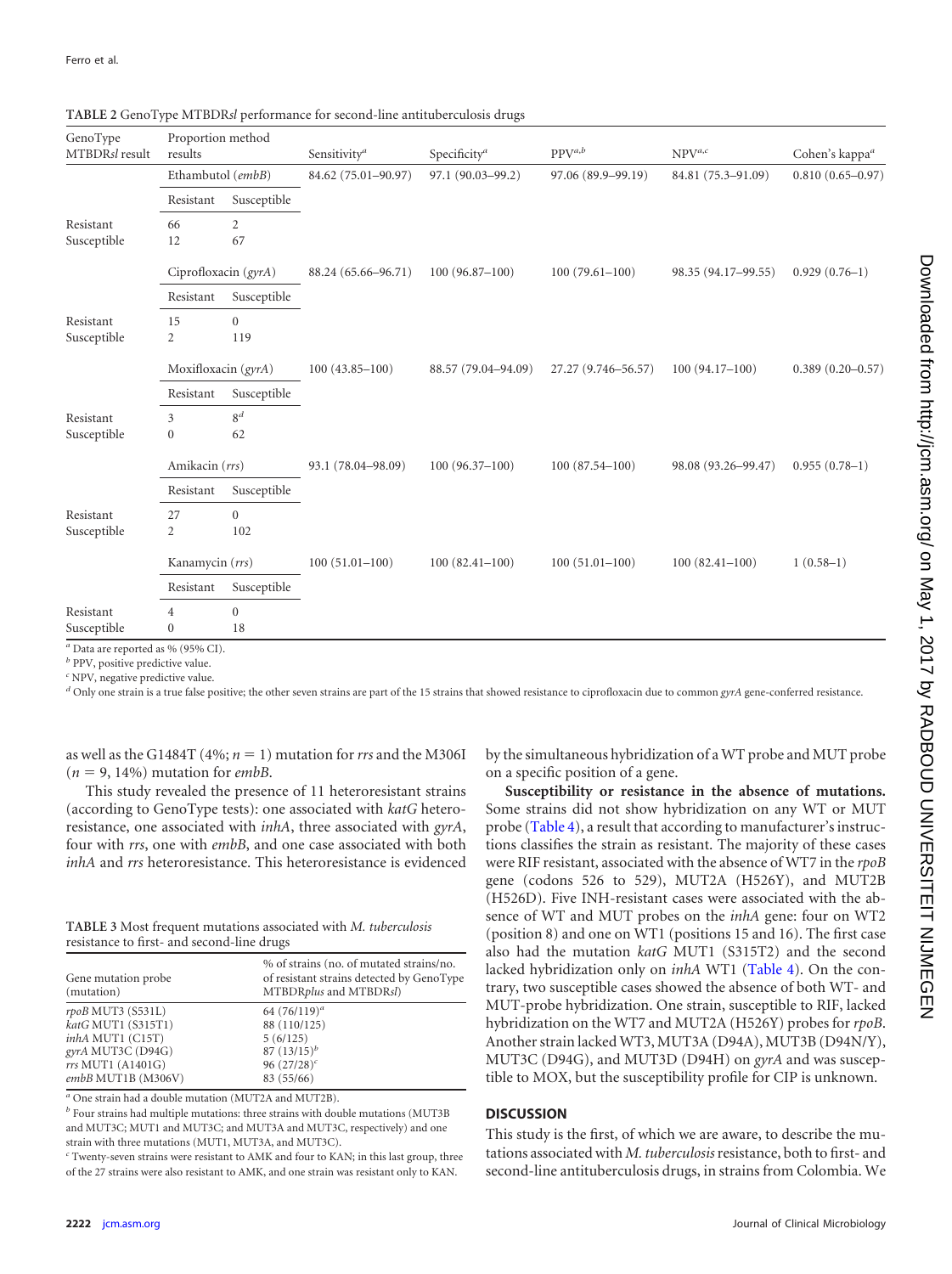<span id="page-3-0"></span>

|          | 12                       |                       |                                                          |
|----------|--------------------------|-----------------------|----------------------------------------------------------|
| $rpoB^a$ |                          | $WT7 (526 - 529)^b$   | MUT2A (H526Y)-MUT2B (H526D)                              |
|          | 2                        | WT8 (530-533)         | MUT3 (S531L)                                             |
|          | 5                        | WT2/WT3 (510-517)     | <b>MUT1 (D516V)</b>                                      |
|          | $\mathfrak{D}$           | WT2/WT3 (510-517) and | <b>MUT1 (D516V)</b>                                      |
|          |                          | WT3/WT4 (513-519)     |                                                          |
| inhA     | 1                        | WT1 $(15-16)^c$       | MUT1 (C15T)-MUT2 (A16G)                                  |
|          | $\overline{4}$           | $WT2(8)^d$            | MUT3A (T8C)-MUT3B (T8A)                                  |
| gyrA     |                          | WT3 $(92-97)^e$       | MUT3A (D94A)-MUT3B (D94N/Y)<br>MUT3C (D94G)-MUT3D (D94H) |
| embB     | $\overline{\mathcal{E}}$ | $WT1 (306)^f$         | MUT1A (M306I)-MUT1B (M306V)                              |

*<sup>a</sup>* Strains not associated with additional mutations detected by GenoType in *rpoB. <sup>b</sup>* One of these strains is a false positive. Another strain has double WT probe absence (WT2/WT3 and WT7).

*<sup>c</sup>* Strain with no additional mutations in *inhA* or *katG* as detected by GenoType.

*<sup>d</sup>* Strains with additional mutations in *katG* (MUT1/S315T1).

*<sup>e</sup>* False positive.

*f* Strains not associated with additional mutations in *embB* as detected by GenoType.

performed this evaluation using the GenoType MTBDR*plus* and MTBDR*sl* tests, which are already in use in multiple countries around the world but were only recently introduced in Colombia. The majority of the strains evaluated were isolated in the Valle del Cauca state, where an MDR-TB hot spot was detected previously [\(9\)](#page-4-8), in addition to a high proportion of the Beijing genotype among MDR-TB cases [\(10\)](#page-4-9), and where 10 out of 14 XDR-TB cases were detected [\(11\)](#page-4-10). Information on the performance of these tests in Colombia is valuable, because the use of rapid molecular tests to detect resistance to antituberculosis drugs has become an important tool in the fight against MDR-TB and XDR-TB. In Colombia, the GeneXpert and GenoType tests are used as parts of different algorithms to detect drug resistance in at-risk populations. Physicians often make therapeutic decisions based first on molecular test results that are available in days and then submit samples or cultures for further analysis or confirmation by phenotypic methods, which usually take weeks. These therapeutic decisions are cost-effective for health systems, as patients start treatment quickly and thus there are fewer possibilities for generating or increasing resistance, which has been correlated with high treatment costs.

In our study, both susceptible and resistant, mainly MDR, *M. tuberculosis* strains were evaluated; unfortunately, only a limited number of strains resistant to second-line drugs were evaluated. We found the performance of the GenoType tests in Colombia to be similar to or even better than those described in studies elsewhere, like in Mexico, Brazil, Peru, Chile, Bolivia, France, Italy, Turkey, Spain, Vietnam, the Russian Federation, Ethiopia, and China [\(4,](#page-4-3) [12](#page-4-11)[–23\)](#page-4-12). In general, sensitivity, specificity, positive and negative predictive values, and concordance with phenotypic DST support the utility of these tests for the screening of resistance to first- and second-line antituberculosis drugs in our country. However, as some discordance still exists between the conventional and molecular approaches to DST, we adhere to the recommendation that the GenoType tests, particularly MTBDR*plus*, should serve as an early guide for therapy, followed by phenotypic DST confirmation for all cases [\(24\)](#page-4-13).

The discrepancies found in this study might be associated with different factors, such as mutations in alternative genes or changes in resistance genes that were not detected by the tests. Also, synonymous polymorphisms, or mutations that are not expressed as a resistant phenotypic profile, are recorded as false-positive cases. False negatives were found for INH, RIF, EMB, CIP, and AMK. Alternative resistance genes not included in the tests, such as *ahpC*, *kasA*, and *ndh*, might explain the occurrence of phenotypic resistance to INH in the absence of mutations in the tested genes. Also, mutations not detected in the *gyrB* gene may be related to resistance to CIP. For aminoglycosides and cyclic peptides, some mutations in the *rrs*, *tlyA*, *eis* promoter, and *gidB* genes have been associated with resistance [\(25\)](#page-4-14), and regarding EMB, other genes, such as *embA*, *embC*, and *embR*, may be important to consider. Moreover, the absence of WT and MUT probes in the hybridization may indicate mutations in positions that are not detected by the MUT probes. In addition, susceptible strains with nonhybridizing WT probes may suggest the presence of synonymous polymorphisms.

The most frequent mutations found in our study were similar to those reported in other studies in Latin America, Europe, Africa, and Asia, which reveals that several regions share a high frequency of the same mutations, but at the same time, these distributions can vary significantly by country. Specifically, the frequency of the *katG* MUT S315T1 in Latin America varied, with 52% in Mexico, 61.9% in Brazil, 71.2% in Peru, and 88% in Colombia [\(12–](#page-4-11)[14\)](#page-4-15). In comparison, the frequency in some countries on other continents was 65% in France, 66.5% in Italy, 73% in Turkey, 87% in Spain, 88% in Vietnam, 94% in the Russian Federation, and 94% in Ethiopia [\(17–](#page-4-16)[23\)](#page-4-12).

Likewise, regarding the *rpoB* gene MUT S531L, the percentages of the most frequent mutation detected in several Latin America countries were 47% in Mexico. 56.4% in Peru, 56% in Chile, 59% in Bolivia, and 64% in Colombia [\(12,](#page-4-11) [14](#page-4-15)[–16\)](#page-4-17); in other countries not in the Latin American region, the percentage seems to be higher, with 47% in France, 53.4% in Turkey, 58.5% in Italy, 60% in Vietnam, 63% in Spain, 73% in Ethiopia, and 86.9% in the Russian Federation [\(17](#page-4-16)[–23\)](#page-4-12).

Studies on the distribution of the mutations related to secondline anti-TB drugs are limited in Latin America. Some studies in China, Vietnam, and South Africa revealed that the most frequent mutations are D94G (*gyrA*) (36.5%) and A1401G (*rrs*) (42.1%) in China, D94G (54%) and A1401G (80%) in Vietnam, and D94G (42.4%) in South Africa; these were the most frequent mutations also detected in Colombian strains [\(4,](#page-4-3) [21,](#page-4-18) [26\)](#page-4-19).

This study revealed the presence of heteroresistance, which is defined as the coexistence of susceptible and resistant microorganisms to antituberculosis drugs in the same patient [\(27\)](#page-4-20). Alternatively, other less-studied molecular mechanisms, such as gene duplications, may play a role. GenoType tests confirmed their advantage over phenotypic DST in detecting this, because DST classifies such strains as susceptible when the patient's sample actually has two subpopulations, susceptible and resistant. This represents a clear advantage of reverse line blot assays. For the time being, however, it remains unclear what this observation implies in terms of treatment adjustment and outcomes.

In conclusion, rapid molecular resistance tests to screen for first- and second-line drug resistance in *M. tuberculosis* strains in Colombia were evaluated favorably, given their high concordance with phenotypic testing and the high predictive value. However, a newer version of the tests with more mutations and/or more genes might be considered to improve their performance. Further anal